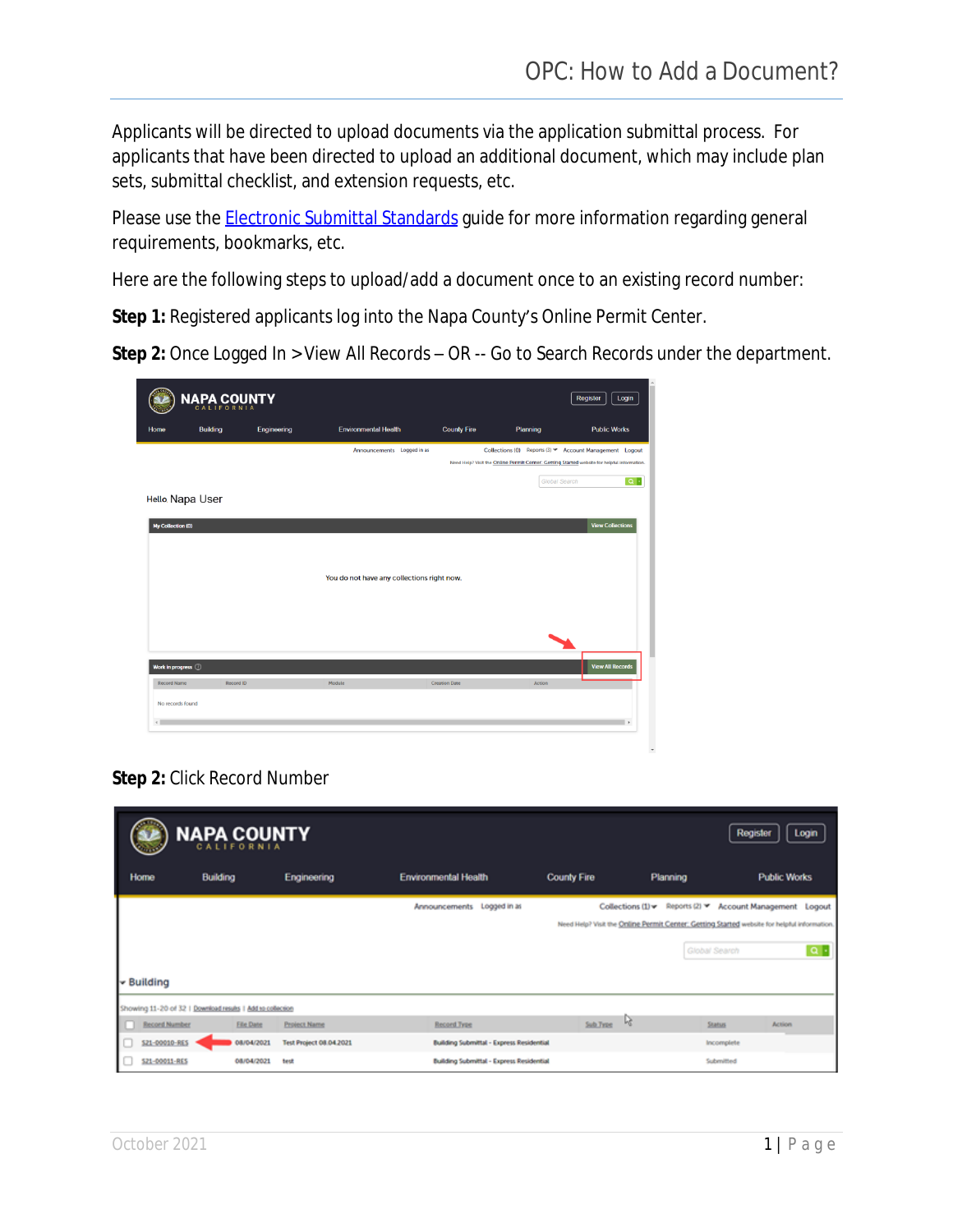**Step 3:** From the Record Info Dropdown > Select Attachments.

|                             | NAPA COUNTY                                                                         |             |                             |                    |               | Register<br>Login                                                                                                                                       |
|-----------------------------|-------------------------------------------------------------------------------------|-------------|-----------------------------|--------------------|---------------|---------------------------------------------------------------------------------------------------------------------------------------------------------|
| Home                        | <b>Building</b>                                                                     | Engineering | <b>Environmental Health</b> | <b>County Fire</b> | Planning      | <b>Public Works</b>                                                                                                                                     |
|                             |                                                                                     |             | Announcements Logged in as: |                    | Global Search | Collections (1) v Reports (2) v Account Management Logout<br>Need Help? Visit the Online Permit Center: Getting Started website for helpful information |
| Record S21-00010-RES:       | <b>Building Submittal - Express Residential</b><br><b>Record Status: Incomplete</b> |             |                             |                    |               | $\boxed{\alpha}$ .<br>Add to collection                                                                                                                 |
| Record Info ▼               | Payments $\blacktriangledown$                                                       |             |                             |                    |               |                                                                                                                                                         |
| <b>Record Details</b>       |                                                                                     |             |                             |                    |               |                                                                                                                                                         |
| <b>Processing Status</b>    |                                                                                     |             |                             |                    |               |                                                                                                                                                         |
| <b>Related Records</b>      |                                                                                     |             |                             |                    |               |                                                                                                                                                         |
| <b>Attachments</b>          |                                                                                     |             |                             |                    |               |                                                                                                                                                         |
| <b>Inspections</b>          |                                                                                     |             |                             |                    |               |                                                                                                                                                         |
| <b>Valuation Calculator</b> |                                                                                     |             |                             |                    |               |                                                                                                                                                         |

## **Step 4:** Click on 'Add'

|                                                                                                                                                           |                                                                      |                      |                        |               |           |                    | S21-00010-RES      | $Q +$  |
|-----------------------------------------------------------------------------------------------------------------------------------------------------------|----------------------------------------------------------------------|----------------------|------------------------|---------------|-----------|--------------------|--------------------|--------|
| Record S21-00010-RES:                                                                                                                                     | Add to collection<br><b>Building Submittal - Express Residential</b> |                      |                        |               |           |                    |                    |        |
| <b>Record Status: Accepted</b>                                                                                                                            |                                                                      |                      |                        |               |           |                    |                    |        |
| Record Info ▼                                                                                                                                             | Payments $\blacktriangledown$                                        |                      |                        |               |           |                    |                    |        |
| <b>Attachments</b>                                                                                                                                        |                                                                      |                      |                        |               |           |                    |                    |        |
| <b>ATTACHMENT REQUIRED TO CONTINUE</b>                                                                                                                    |                                                                      |                      |                        |               |           |                    |                    |        |
| All supporting documentation (i.e. site plan, map, etc.) must be attached to this application.                                                            |                                                                      |                      |                        |               |           |                    |                    |        |
| To attach a document:<br>1. Click the "Add" button<br>2. Browse and select document<br>3. Enter a Description<br>4. Click "Save"                          |                                                                      |                      |                        |               |           |                    |                    |        |
| <b>Guidelines for Document Attachment</b>                                                                                                                 |                                                                      |                      |                        |               |           |                    |                    |        |
| The file name must be less than 30 characters<br>The file name cannot have more than 1 dot<br>The file name cannot include words such as "gif" or "image" |                                                                      |                      |                        |               |           |                    |                    |        |
| The maximum file size allowed is 250 MB.<br>Accepted file types: PDF, JPG                                                                                 |                                                                      |                      |                        |               |           |                    |                    |        |
| Type<br>Name                                                                                                                                              | Size                                                                 | <b>Latest Update</b> | <b>Document Status</b> | <b>Action</b> | Record ID | <b>Record Type</b> | <b>Entity Type</b> | Entity |
| Add                                                                                                                                                       |                                                                      |                      |                        |               |           |                    |                    |        |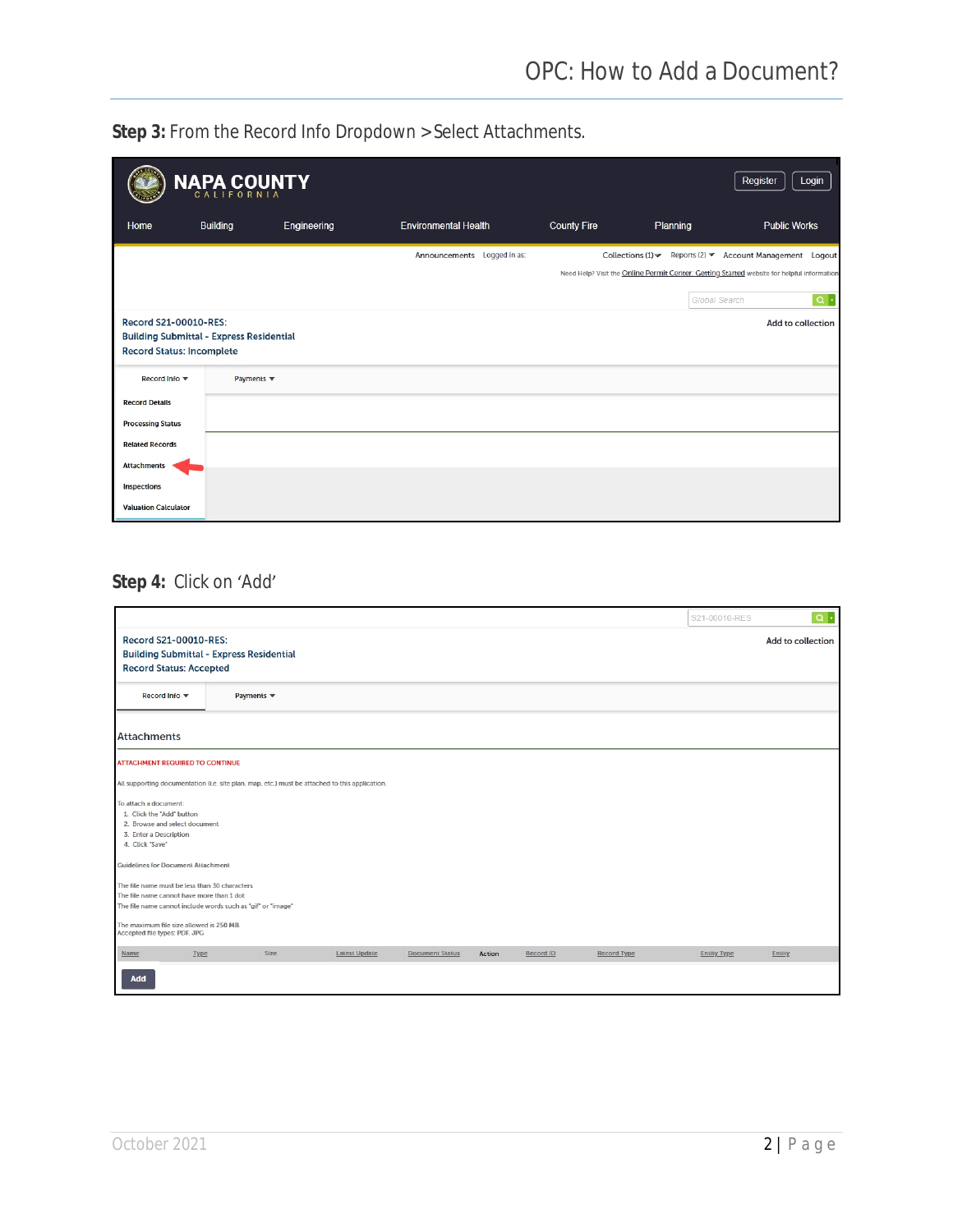**Step 5:** Click on Add (again).

| <b>File Upload</b><br>The maximum file size allowed is 250 MB.<br>Accepted file types: PDF, JPG |                   | ×      |
|-------------------------------------------------------------------------------------------------|-------------------|--------|
|                                                                                                 |                   |        |
|                                                                                                 |                   |        |
| Continue<br>Add                                                                                 | <b>Remove All</b> | Cancel |
|                                                                                                 |                   |        |

**Step 6:** Browse PC for files/documents > select file > open

| $\overline{v}$   Testing Attachments                                    |                            |                   |                                 |                 | $\qquad \qquad \blacksquare$ | □            | ×                           |
|-------------------------------------------------------------------------|----------------------------|-------------------|---------------------------------|-----------------|------------------------------|--------------|-----------------------------|
| File<br>Home<br>Share<br>View                                           |                            |                   |                                 |                 |                              |              | $\mathcal{L}_{\mathcal{A}}$ |
| Desktop<br>$\leftarrow$<br>$\longrightarrow$<br>$\sim$<br>$\rightarrow$ | <b>Testing Attachments</b> | Ö<br>$\mathbf{v}$ | Search Testing Attachments<br>Q |                 |                              |              |                             |
| ×.<br>Name                                                              | Date modified              | Type              | Size                            |                 |                              |              |                             |
| Plan B                                                                  | 7/20/2021 1:32 PM          | File folder       |                                 |                 |                              |              |                             |
| <b>CO</b> PLANS-July 07 2021.pdf                                        | 5/12/2021 2:04 PM          | Microsoft Edge P  | 1,335 KB                        |                 |                              |              |                             |
| Con SUPP-July 07 2021.pdf                                               | 5/12/2021 2:24 PM          | Microsoft Edge P  | 1,528 KB                        |                 |                              |              |                             |
| File name: PLANS-July 07 2021.pdf                                       |                            |                   | $\sim$                          | All files (*.*) |                              | $\checkmark$ |                             |
|                                                                         |                            |                   |                                 | Open<br>►       |                              | Cancel       |                             |

**Step 7:** From file upload > select continue.

| <b>File Upload</b><br>The maximum file size allowed is 250 MB.<br>Accepted file types: PDF, JPG |                   | ×      |
|-------------------------------------------------------------------------------------------------|-------------------|--------|
| SUPP-August04 2021.pdf                                                                          | 100%              |        |
|                                                                                                 |                   |        |
|                                                                                                 |                   |        |
|                                                                                                 |                   |        |
| Add<br>Continue                                                                                 | <b>Remove All</b> | Cancel |
|                                                                                                 |                   |        |